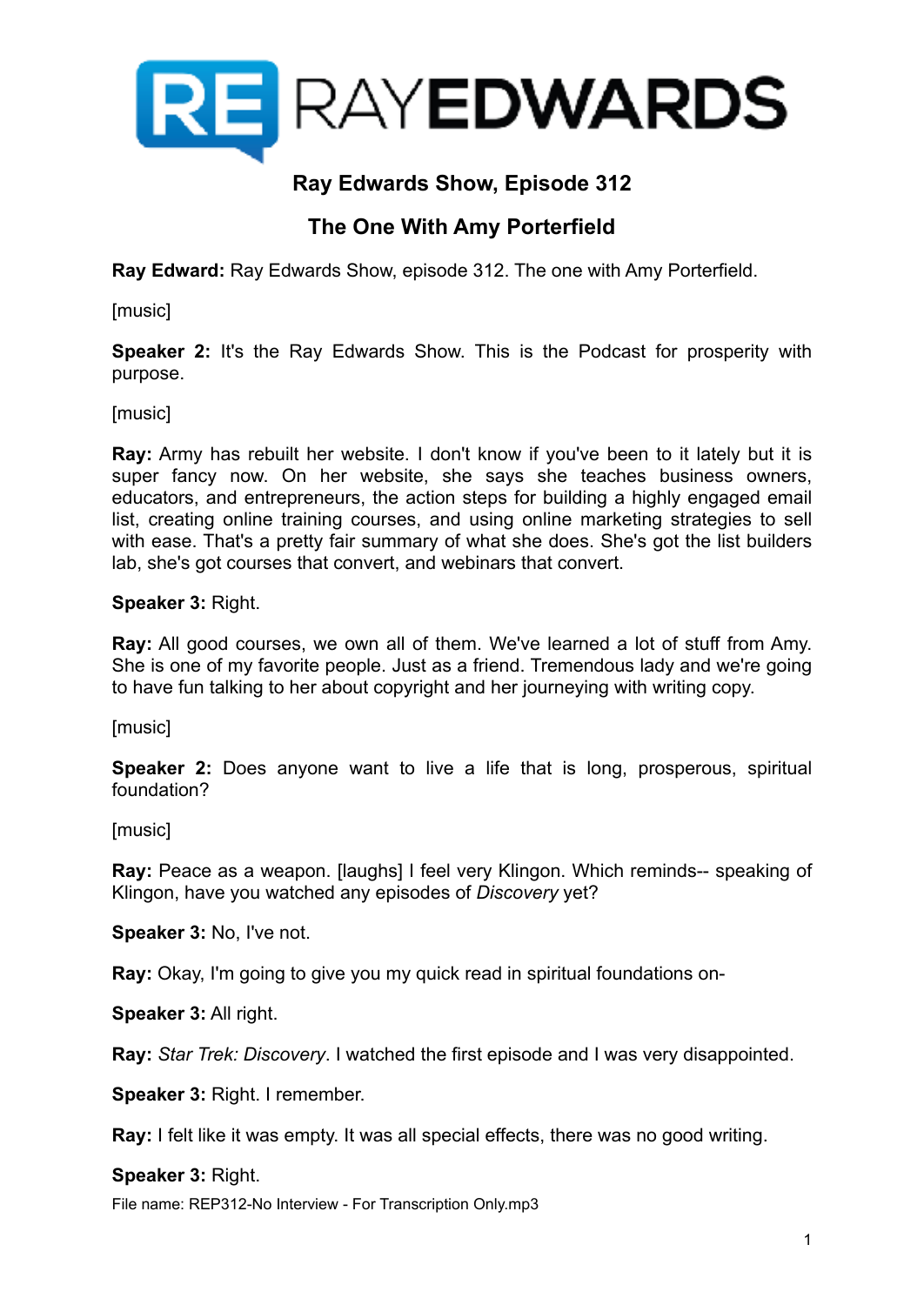

**Ray:** Then I watched two more episodes and I realized, I only saw the first fourth of a story.

**Speaker 3:** Right. Because it's going to be like 10 episodes long or something? 13 episodes?

**Ray:** Yes.

**Speaker 3:** It's one, big, long story.

**Ray:** Yes. Now, I'm four episodes in and it's really good.

**Speaker 3:** Cool. I'm glad to hear it. I'm a *Star Trek* guy. I haven't seen any of it. We'll be comparing it to the *Oval.* The *Oval* is a lot of fun, and we've talked about this. They really hit the nail on the head with capturing the *Star Trek* feel but they captured a certain era of *Star Trek.*

**Ray:** Yes, a very early, like next generation.

**Speaker 3:** Yes, like early, Nextgen. It's like if you took the first four seasons of *Nextgen* and the *Original* series, and then updated it with new special effects and new writing strategies and cameras. That's what the *Oval* is. It's a lot of fun and it feels very much like *Star Trek*, but the era of *Star Trek* I liked the most was the-- *TNG* always has a great place in my heart. It was the tail end of the *Deep Space Nine* in the *Enterprise* era.

Now, people are going to be like, "Enterprise?" But yes. Season three and season four of *Enterprise*, really kicked into gear. The first two seasons were terrible but the last two seasons were great. One of the things they did is they started spanning stories over multiple episodes. *Deep Space Nine* did the same thing and once they both did that, man, the show got way better.

**Ray:** I was very disappointed. I felt they canceled *Enterprise* just when it was getting its momentum.

**Speaker 3:** Yes. If you judged it based just off season one and two, yes, it should have been canceled. By season-- midway through season three and all the way through season four, it's like, "That's a good show."

**Ray:** *Discovery*, they have already announced, they've renewed it for a second season.

**Speaker 3:** Cool.

**Ray:** The whole move of putting it on CBS-

**Speaker 3:** Go or whatever.

**Ray:** -whatever, making it the only way you can get it, that was just dumb. File name: REP312-No Interview - For Transcription Only.mp3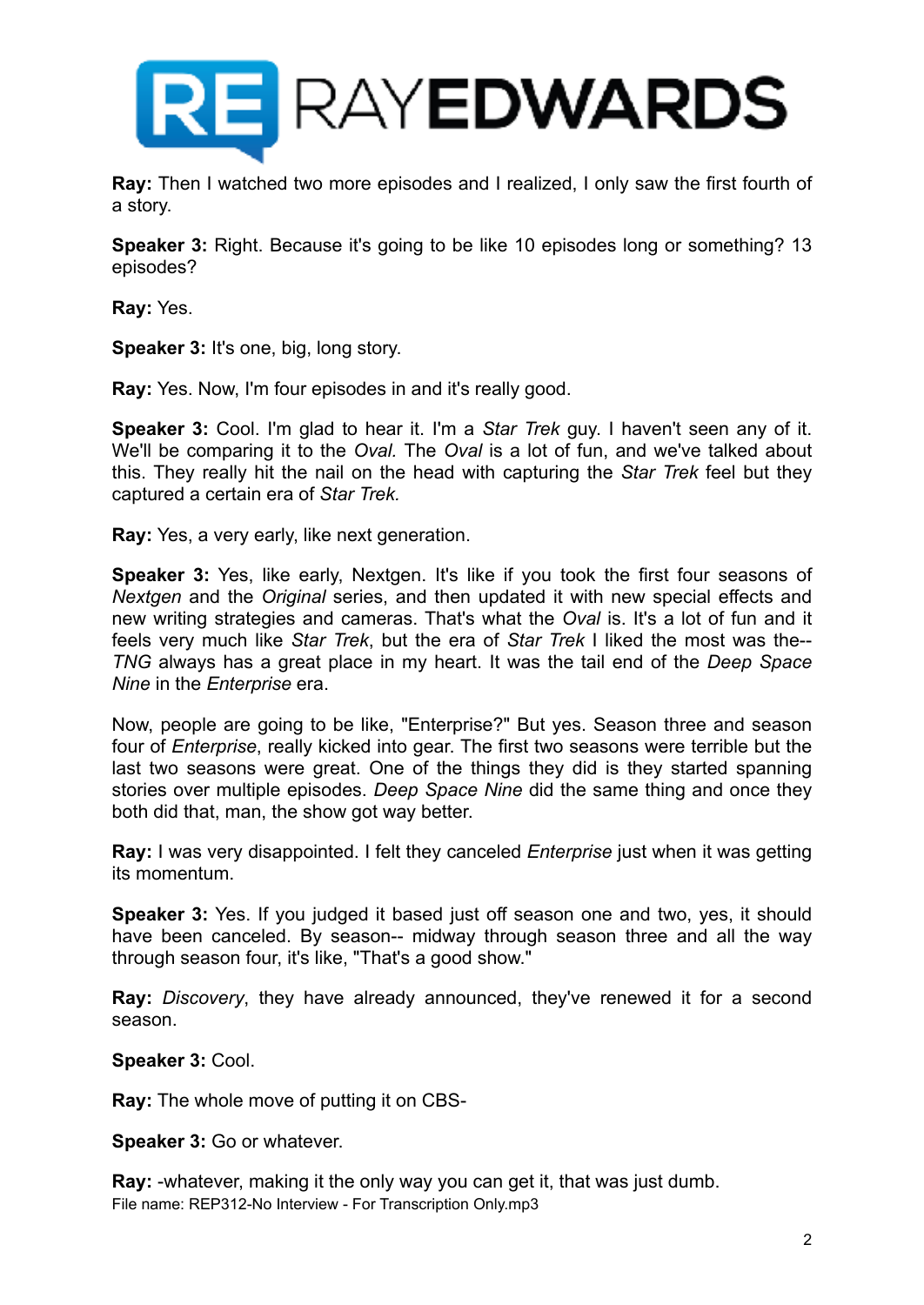

#### **Speaker 3:** Yes.

**Ray:** Big, dumb companies, what are you going to do?

#### **Speaker 3:** Yes.

**Ray:** Okay, I have no idea how to do what I'm about to do. I'm just going to take a hard right turn-

#### **Speaker 3:** [laughs] Okay.

**Ray:** -the tires are squealing, you're being thrown to the side, but we don't flip over. I want to read you a little Passage or Scripture you probably have heard even if you haven't darkened the door of a church ever in your life. "Yea, though I walk through the valley of the shadow of death, I will fear no evil, for thou art with me." 23rd Psalm. I started out by saying, "Peace is a weapon." This I actually read on Os Hillman's site. He has a site called TGIF. Today God Is First. From this bit of a devotional quote, it was part of it. He says, "In battles of the workplace, your peace is actually a weapon. The workplace creates many opportunities to rob us of our peace."

He goes on to list things cash flow, relationships, conflicts with employees, deadlines, all these things that create stress and disturb our peace. He points out that when Jesus confronted the devil, He did not confront Satan with his emotions or with fear. He knew that the devil, the adversary, you can think of it as maybe chaos or disorder or just evil in the world. He knew that that force was a liar. Jesus just refused to be influenced by the lie. His peace overwhelmed the adversary, his authority shattered the lie and sent the forces of darkness scurrying away to the corners to hide.

Pretty cool insight. I really enjoy a lot of stuff that Os Hillman writes, so check out his site at marketplaceleaders.org. If you want more.

**Announcer:** Now, simple hacks that make life cheaper, easier, and faster. Ray's tip of the week.

**Ray:** My tip of the week is so practical.

#### **Sean:** Is it?

**Ray:** Tip of the week is so hot right now. I'm going to recommend you get some WHOOSH!. WHOOSH!. I went to the apple store recently and a visit for a simple replacement part, resulted in me buying a 12.9 inch iPad pro. One of the things I asked the guy there, because you actually had asked me. We got some screen cleaning stuff from apple a year or two ago, and we were out. I asked him if they had that stuff and he said, "We don't sell that anymore." I said, "Okay." I almost left that room and I said, "What do you guys use to clean your screens?" Because I figured,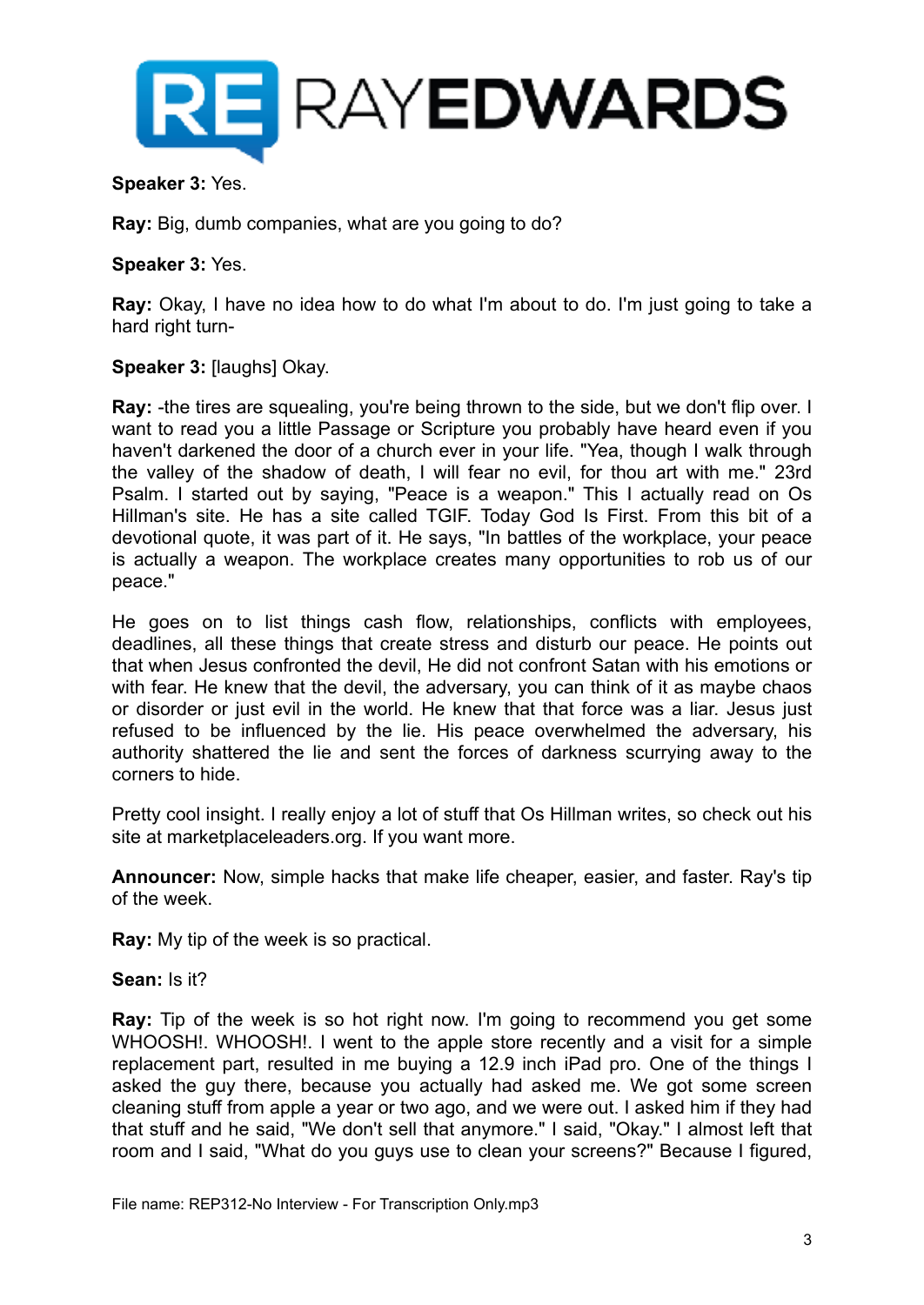

if anybody knows how to do it right, it's the Apple store people who are cleaning dozens of these things everyday.

He said, "We just use WHOOSH!." I, of course, said, "What's WHOOSH!?" He told me, it's this stuff that's safe for the special coding, it's on the iPhone and iPad. They use it to clean all their screens. It comes with a nice orange microfiber cloth that won't scratch your screen. Just be careful, there are cloths out there that they say they're microfiber, and I guess they are, but they will scratch your screen if you use the wrong cloth.

WHOOSH! is available through Amazon, through Target, I think you can get it at CVS. It's really cool and not only does it not interfere with the touch surface coding of your device, it is also-- builds up a resistance to fingerprints. Get it and keep your screen clean because when it's all smudging and your fingerprints are all over, it looks nasty.

**Ray:** All right, everybody. I'm super excited. As excited as I've been. You've heard me say that every interview I've done before. But this one, takes the cake, because this lady is one of the most interesting women on the internet, on the planet, I think. Think about this, she started out her career as a kind of a biker chick, working for Harley Davidson. Then, she ended up working with Tony Robbins, you may have heard of him. He's got a huge company, huge organization worldwide. Just had a documentary film release that took the internet by storm. There's a photo on Amy's website of her with Tony Robbins, and Tom Selleck. It doesn't get cooler than that.

Then, you would think she's got this huge successful job. She's running large scale promotions for Tony Robbins, and events. You think that she would be set for life, and then she quit. You quit, Amy.

### **Amy:** [laughs]

### **Ray:** What was going through your mind?

**Amy:** Looking back, it still makes me nervous like. "Woah, that was a big thing." I really loved what I was doing there. Quitting Tony Robbins was one of the biggest decisions that I made in my business. It wasn't easy by any means, but I wanted to be my own boss. I wanted to call the shots, and allow myself to be more creative in a way that they were my decisions, and my ideas. I just ended work for a guy, Tony Robbins, that taught people how to be entrepreneurs. There was no way around it. One way or another, I was going to be an entrepreneur.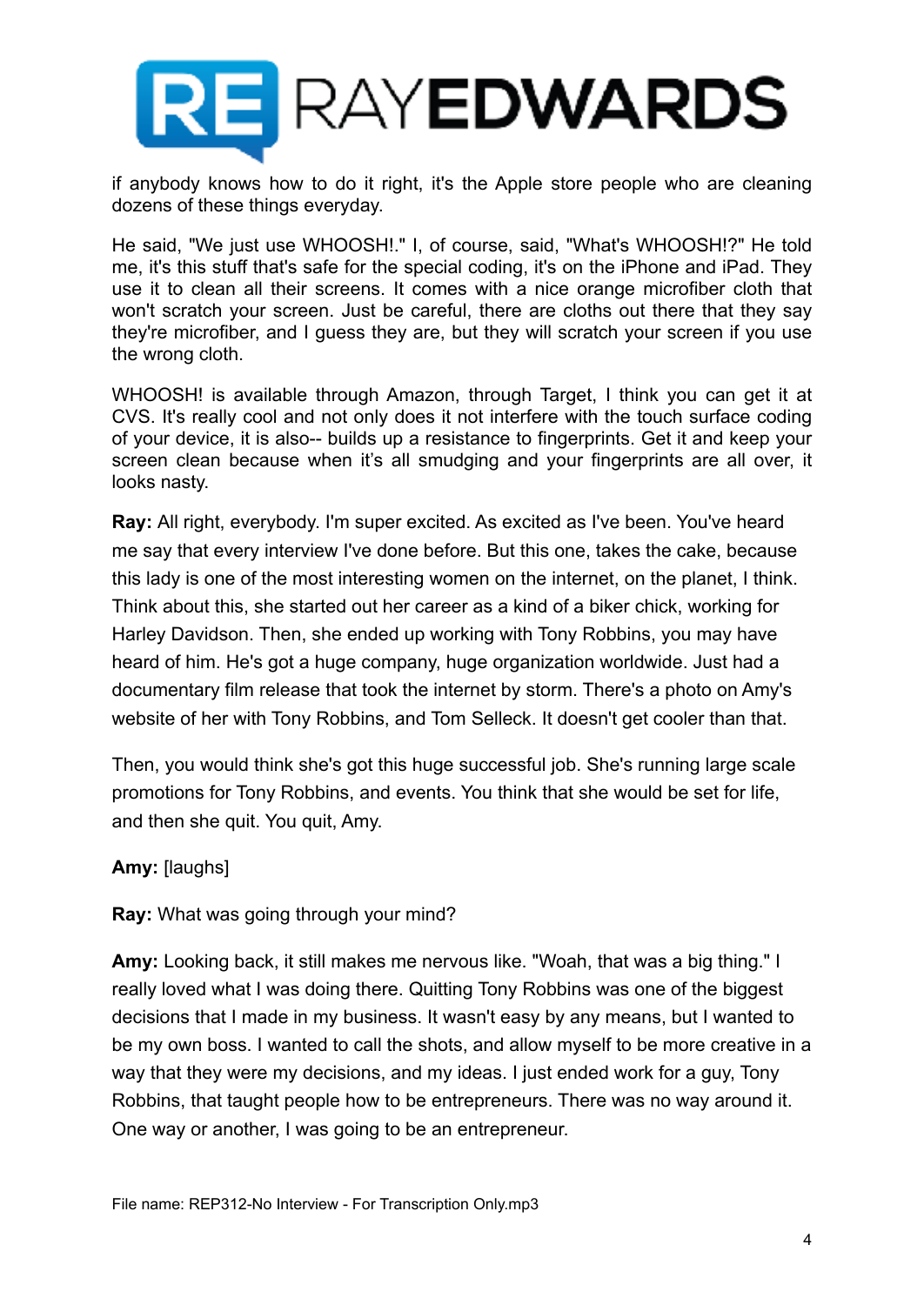

**Ray:** Yes, that's a risky run if you're somebody like Tony, teaching people how to be entrepreneurs because, what do you expect is going to happen if your people are listening to you?

**Amy:** Very true. I'm sure he's not surprised when this kind of thing happens.

**Ray:** What was your motivation other than the attraction of being an entrepreneur? Did you have a specific thought process that you were going through that really kind of motivated you, or spurred you on to make the move?

**Amy:** It was more personal reasons for me. I had just gotten married, and when I worked for the Robbins Organization, I traveled the world all the time. I was on a plane more often than not. Not being around my new husband, and wanting to kind of ground myself a little bit more, it was a big piece of that. At the same time, I knew that I wanted to be a teacher of some kind. I wanted to teach some content, in my mind it was social media, or online marketing, but I wanted to be that expert, that teacher, and I wanted to have a voice. For working with Tony Robbins, literally and figuratively, he is a big guy. You are behind the curtain the whole time.

Something in me just thought, I need to get in front of it. It wasn't really ego, like I want to be a big shot. It was, I have something to say. I'm not exactly sure what that is yet, but I want to get it out there to the world. Which kind of played so well into what we're talking about today, copy. That really was the reason.

**Ray:** It's an age that we live in now that I think everybody has something to say, something to share. As our mutual friend, Michael Hyatt defined it so well, we have the ability to construct our own platform now. We don't have to wait for somebody to give us permission. We can just step up, and if our message begins to resonate with people, then we can make an impact. I believe everybody can.

**Amy:** It's so true. There was actually something that happened to me, if you want me to share that, that kind of made a big switch for me in the whole process.

**Ray:** Yes.

**Amy:** Okay. What happened was, I was working on a project called the *New Money Masters*. This is inside the Robbins Organization. Tony was starting to meet with big internet online marketers. People like Frank Kern, Even Pagan, and Jeff Walker. Names that so many of us know so well as the big shots when it comes to doing File name: REP312-No Interview - For Transcription Only.mp3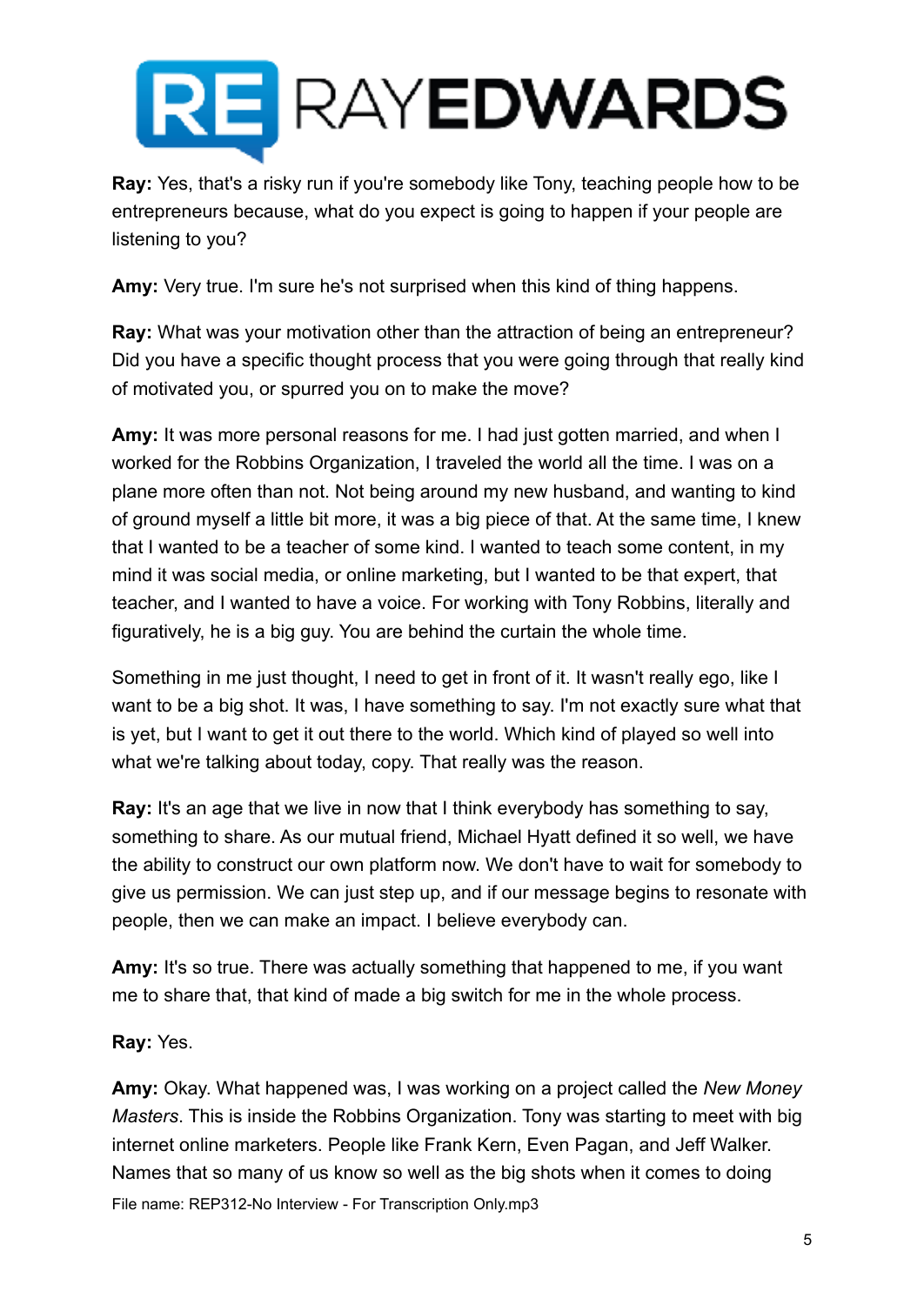online marketing write. He would bring them into the office, and I was like a fly on the wall. Literally, this is very humbling. I was taking notes in the meeting, and I started to listen to what they do in their business, and their lifestyle, and what they create, what their days look like because they were sharing this with Tony. That's when everything changed, because I thought, "Holy cow, there's a different life out there that I knew nothing about, but I have to go find out more."

In that moment, there were these guys, and they were all men which is interesting. There's these guys, talking about this lifestyle that I wanted deeply. That was the moment where something changed, like I want it so bad. And then, with that, I started to pursue it. Over the next year, I worked early in the morning, or late at night, on like a side gig. Like, "What could I do in my business if I were to create a business?" Around that time, I remembered the story that Tony told from stage and he talks about, if you want something really, really bad, you've got to storm the island and burn the boats. When I heard that, it was so scary inside. What? Burn the boats? Basically, he was saying, "You've got to burn those boats so you can never ever go back." In that moment, I thought, "I'm going to do that. I'm going to storm the island and burn the boats." Burning the boats for me meant, I knew I would never go back to a J O B. I'd never go back to a job where I had a boss. In that moment that decision was made and it took some time to get there, but that story about burning the boats really made an impact to me.

**Ray:** That story resonated with me as well. Unfortunately, not unfortunately, since we have different personalities and my wife is a keep the boat safe kind of person.

**Amy:** [laughs]

**Ray:** We had to work that out and she's a source of inspiration and wisdom for me

and--

**Amy:** I think it's great when you're in a marriage that one wants to burn the boats, one wants to keep things safe and you find that middle ground. I see nothing wrong with that.

**Ray:** Yes. The key, of course, is you need to talk to one another and make sure you do find the middle ground.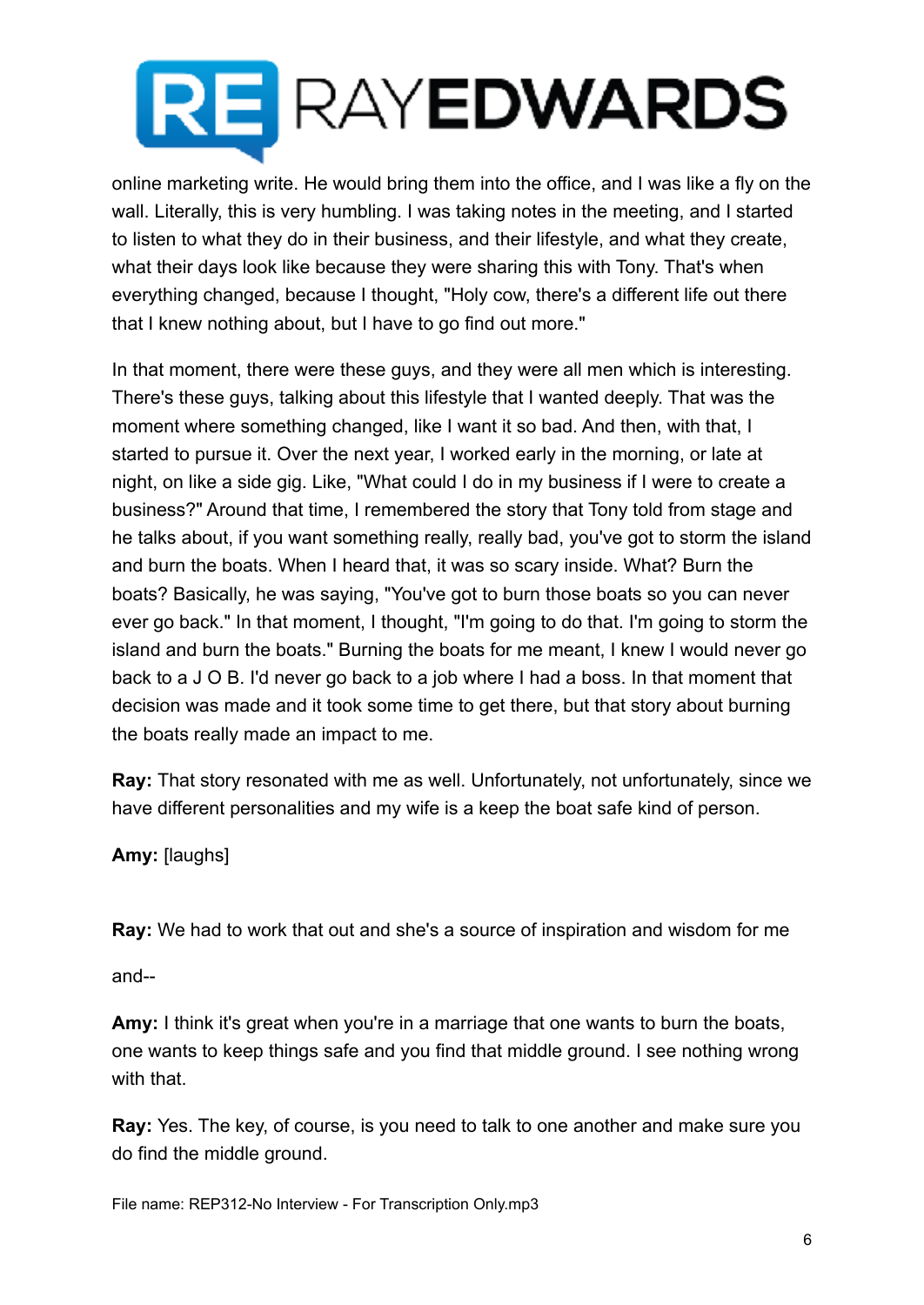

**Amy:** Yes. Definitely.

**Ray:** Don't come home and say, "By the way honey, I burned the boats today".

**Amy:** No. I am pretty sure she would not be happy with that.

**Ray:** Not the way to do it. Okay. When you were working on the *New Money Masters*  program, that's when you and I actually became acquainted, because I remember-- I don't know how you remembered this story, but I was in a workshop in Phoenix, Arizona. I had forgotten to turn my phone off, and it was a small group workshop and my phone started ringing and everybody gave me the look. Like, "Oh, you're that guy."

**Amy:** Right. **Ray:** I reached down to turn my phone off and I looked at it and it said, "Robbins

Research International" I almost came out of my skin, I was like, "What?"

### **Amy:** [laughs]

**Ray:** I dashed out of the room and I'm standing out in the Arizona sun, like a 110 degrees and it was you on the other end of the line and I ended up doing a little bit of work for the Robin's Organization for writing copy.

**Amy:** That's very humble for the record. First of all, I did know that that's how the call went down, but just for the sake, because I know the story well, it wasn't a little bit of work, you wrote the most masterful sales letter that we used for a long time and converted incredibly well. It was the sales letter, that was the one that we put the dollar bill on. Right?

**Ray:** Yes. That was the one.

**Amy:** Yes. We literally stapled a crisp dollar bill to these sales letters and we used them at the live events and they worked like gain-busters. That's how fun our story started that we got to work together on that capacity.

**Ray:** That was really a neat time but when I went back into the seminar room everybody was looking at me, they're like, "Is everything okay?" I'm like, "You have no idea".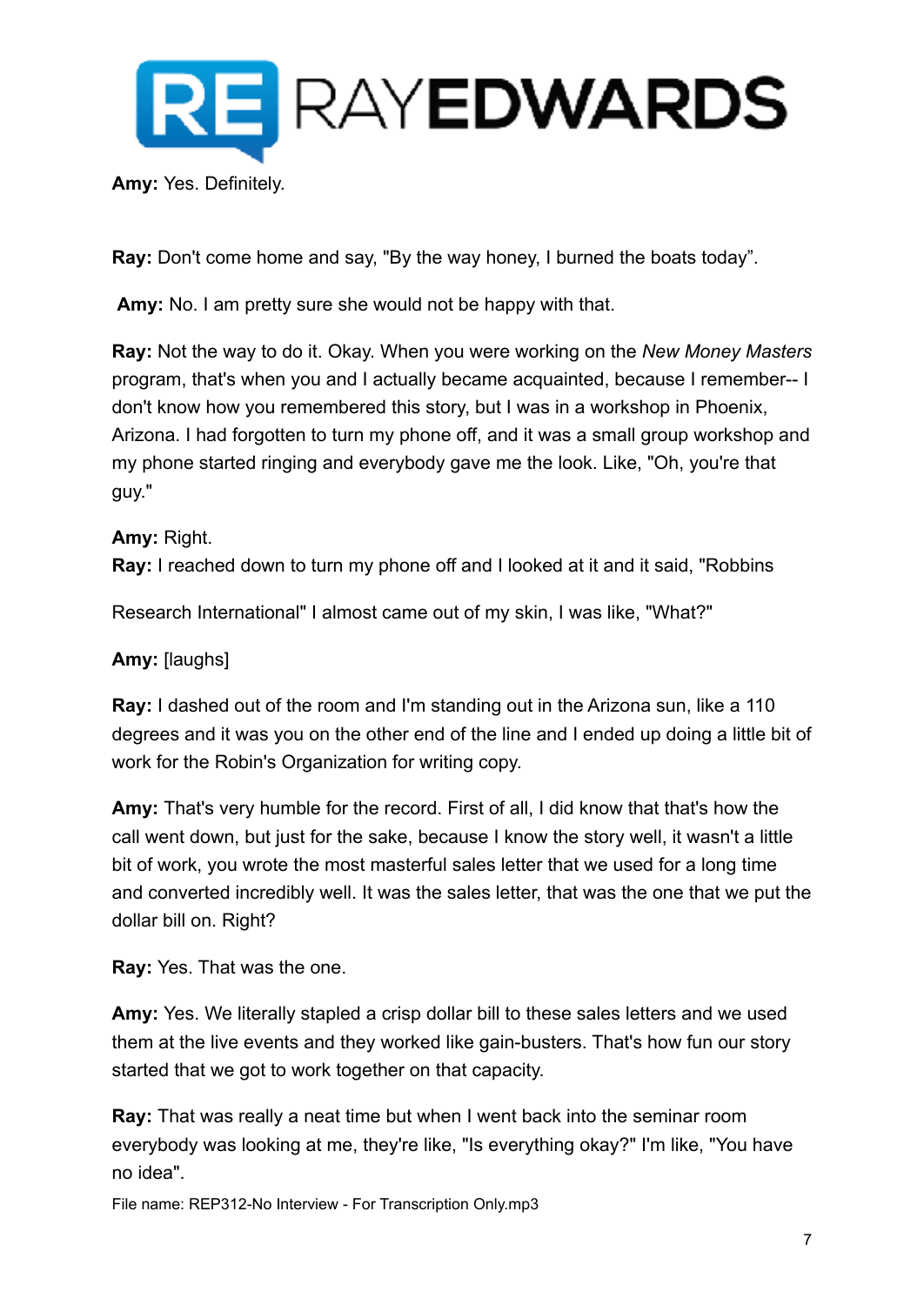

### **Amy:** [laughs]

**Ray:** Everything is great.

**Amy:** Everything is great.

**Ray:** I'm not going to be able to pay attention to anything else you say, but everything is great.

**Amy:** Your name came into the play because Frank Kern said, "I know this really good copy writer and you guys should be working with him." Tony's like, "Call him up." That was so cool. I feel like it's such a small world sometimes.

**Ray:** It really is and Frank is prince of the guy. I love that guy.

### **Amy:** Yes.

**Ray:** You left the Tony Robbins Organization. You started your own thing, and as Tony would put it, you became totally successful. Right?

**Amy:** [laughs] Not so much. Here's what happened. It got a little bit messy for a while. I left my big corporate job, went out on my own, and my goal was to create online training programs for entrepreneurs in terms of online marketing, but I didn't have an online training program yet and I really didn't have the knowledge just yet. I decided to take some consulting clients. I did social media consulting, I knew social media well, working with the Robbins group. I did social media consulting for about eight different clients. The problem was, all of a sudden instead of having one big boss, literally Tony, I had eight little mini bosses, bossing me around at every hour of the day, telling me what to do and I realized, "I do not want a consulting business." It just was not for me. The scary thing is I felt like, "I just created a business that I absolutely hate." That was a scary time. That was my first year, second year in business. I wasn't necessarily loving what I was creating.

**Ray:** What a feeling. I actually went through something similar with copywriting clients.

### **Amy:** Yes.

**Ray:** I know how that feels. What was the uh-huh moment, the light bulb moment

that let you know, "Okay, there's a way out of this"? File name: REP312-No Interview - For Transcription Only.mp3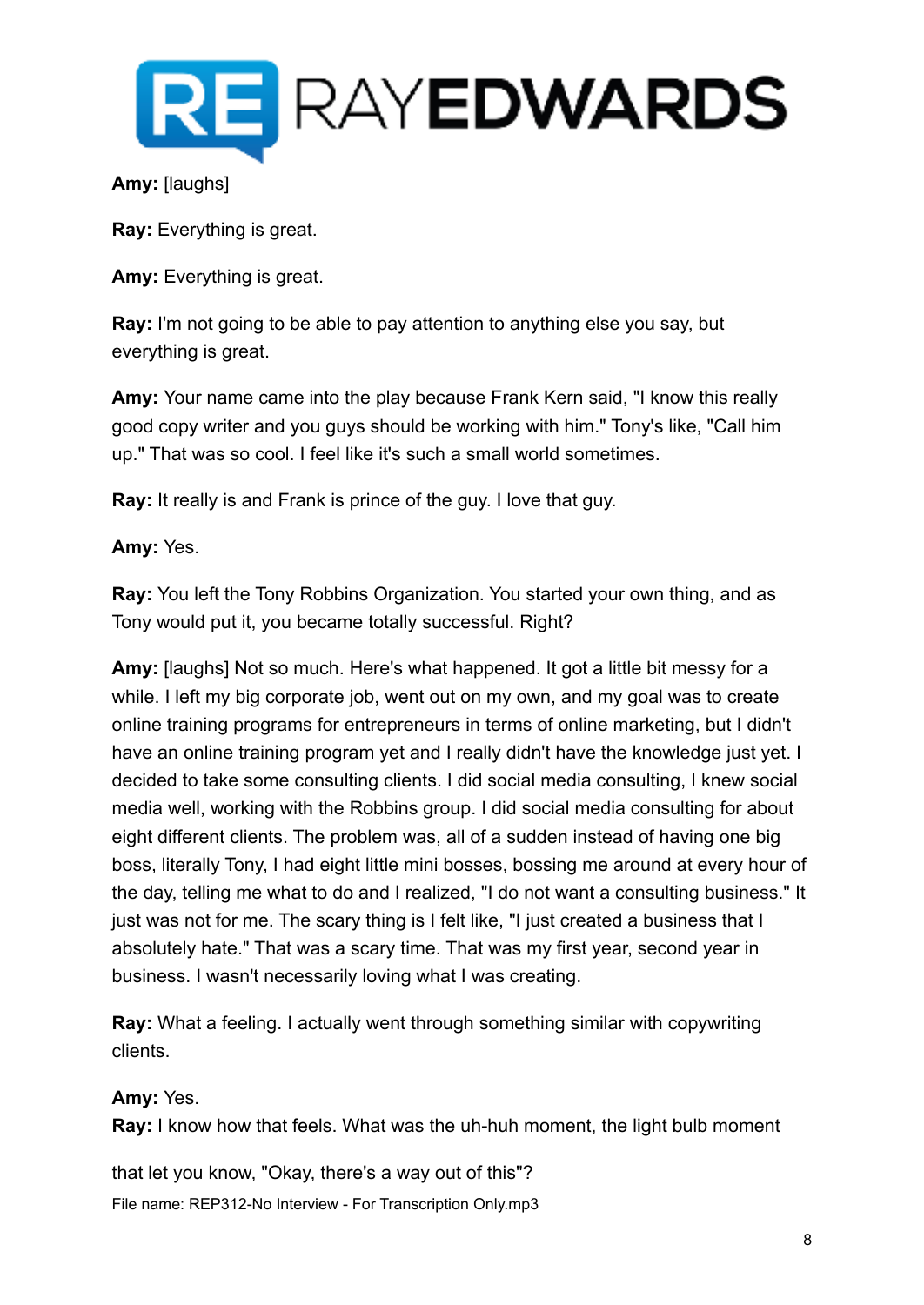**Amy:** I decided to start masterminding and getting with a group of entrepreneurial women and it was headed up by one of your presenters, someone you've been interviewing, Marie Forleo. Marie Forleo did a mastermind and I was part of it. It was the very first one she'd ever done and through that, they basically got me to say, "Okay. I don't want to do the service base business. I don't want to be a consultant. I really want to create these online training programs. Long story short, I eventually made the pivot to creating my first online course and doing webinars to promote it. I fell in love with webinars. I love everything about doing webinars. I started to create more online courses and sell them through webinars. But one of the things, looking back on how my business has gone and basically taken shape, I have always written my own copy up until the best point. Recently, I started working with a copywriter, but up until about a year ago, I'd always worked on my own copy and always struggled with it. I was promoting something at the time, and I was laying in bed, and it was early in the morning. 4:30 in the morning. I started to think, something's not right with my messaging for this promo. It's just not going right. Something came to me like, "Talk to them as though you were talking to a friend and point out, you know what they're thinking, Amy. Point it out." The point was, I knew they were thinking my program was too expensive, but I was too scared to bring that up because I didn't want to talk about the fact that my program was a thousand dollars at the time, not that expensive.

I dash out of bed, I remember this like it was yesterday, and I sat at my computer, and I think the first line of the email was, "It's 4:30 in the morning, I had to get out of bed to write this e-mail. It's a Saturday and my husband thinks I'm crazy." That was all the truth because my husband was like, "What are you doing?" But I had to write the email and I said, "Let's talk about money, and the fact that this is an expensive program, and all the thoughts that are going through your head." Anyway, I wrote this email from the heart. The interesting thing is it only took me about 20 minutes, where most things take me hours to write. This one just poured out of me. I sent it out and it was the highest converting e-mail I had ever written. In that moment I realized, "Okay. If you just start speaking from your heart and start talking about the things you know they want to talk about, your audience wants to talk about this stuff with you, it's going to make a difference." That's when everything started to change for me.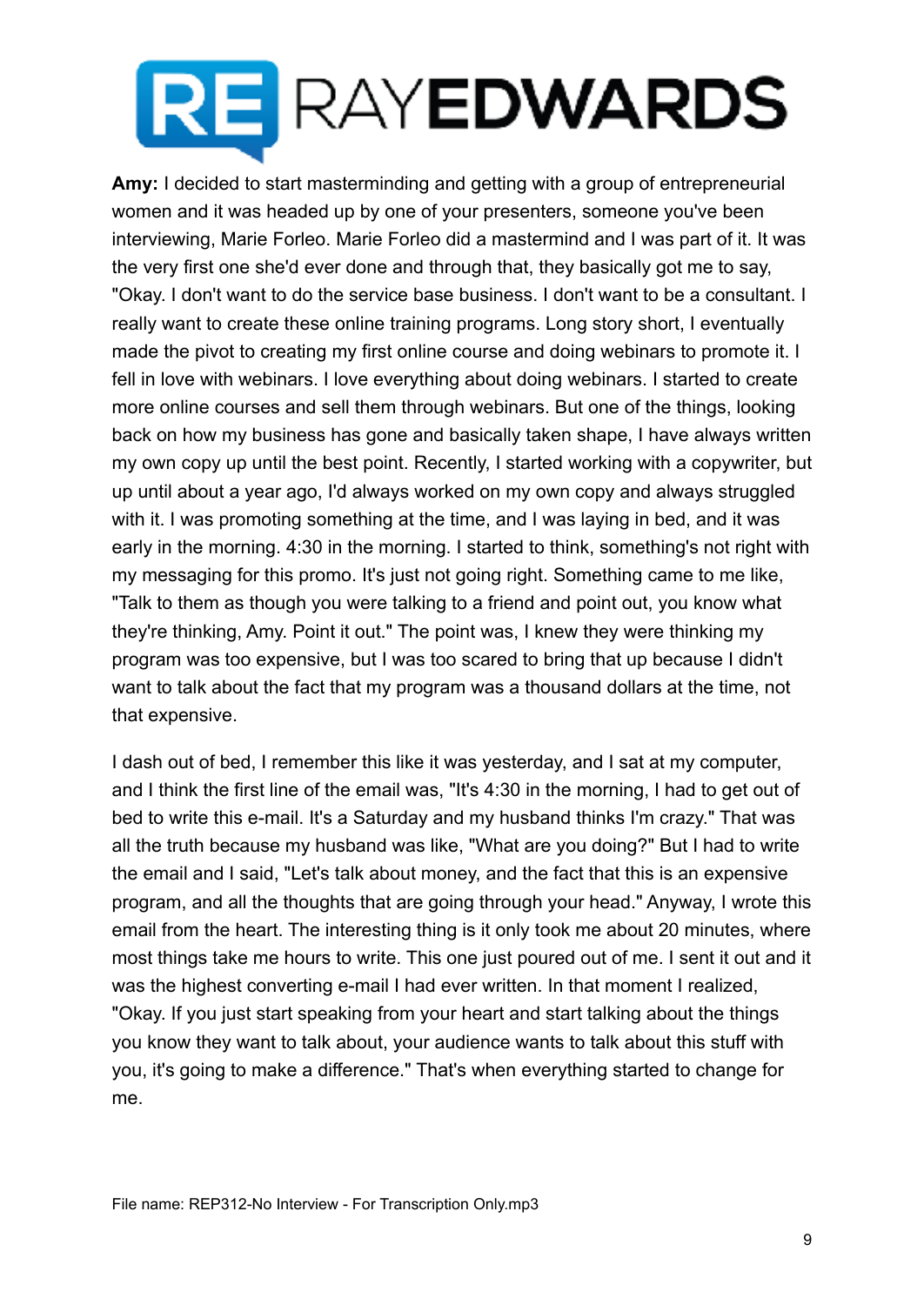**Ray:** It's so funny. I talked to so many copywriters, and especially in doing these interviews with some real titans of the field. A lot of us tend to be very left-brained, very analytical. Some of us want to make really complex structures about, "How do I demographically and psychographically connect to people so that I'm speaking their language?" You just hit the nail on the head. You speak from the heart. You speak to them like a human being and the connection is made. The details don't have to be exactly on point. It's that feeling of, "Oh, she gets me. She knows where I'm coming from." It's such a powerful lesson.

**Amy:** I think that some of the best copywriting comes out of when you feel a little bit nervous to be that vulnerable. Or just a little bit nervous like, "Oh, am I pushing the envelope just a little much?" Or shining a light on something I'm not totally comfortable with. I feel like those are the home runs. Just like in everything, transparency is a buzz word, I know, but it really does come back to that.

**Ray:** It's like you said. You didn't want to bring up the fact that your program was quote "expensive." Like they don't know. Like they aren't thinking that already. I think it's beautiful that you recognize that and you're able to talk about it and just move on. It all has to come from a place of, would you agree, you've got to have a firm belief in what you're offering to people.

**Amy:** I'm so glad you brought that up. I literally just was recording a podcast episode and I was talking about selling on a webinar. One of the major points I pointed out was, if you don't believe in what you're creating, and you don't know in your heart, in your gut that it's going to get results. People will hear it in your voice on a webinar when you start to sell. That awkward pause when you go from content to selling on a webinar. The energy drops and it's obvious. You're going to lose your audience. Same thing with copywriting. If it's not fully congruent. If you know they have to have this because it's going to get them the transformation they've been looking for, that can pour out of you. But there's been many times in my early days of writing copy, selling programs that I didn't necessarily know if they were going to work just as well as I had hoped they would. You can definitely see that in my copy. There's got to be that firm belief that, "This is what you need."

**Ray:** I want to come back to that point in just a moment, but I have to geek out with you for just a couple of seconds, and tell you that I got your webinars that convert program.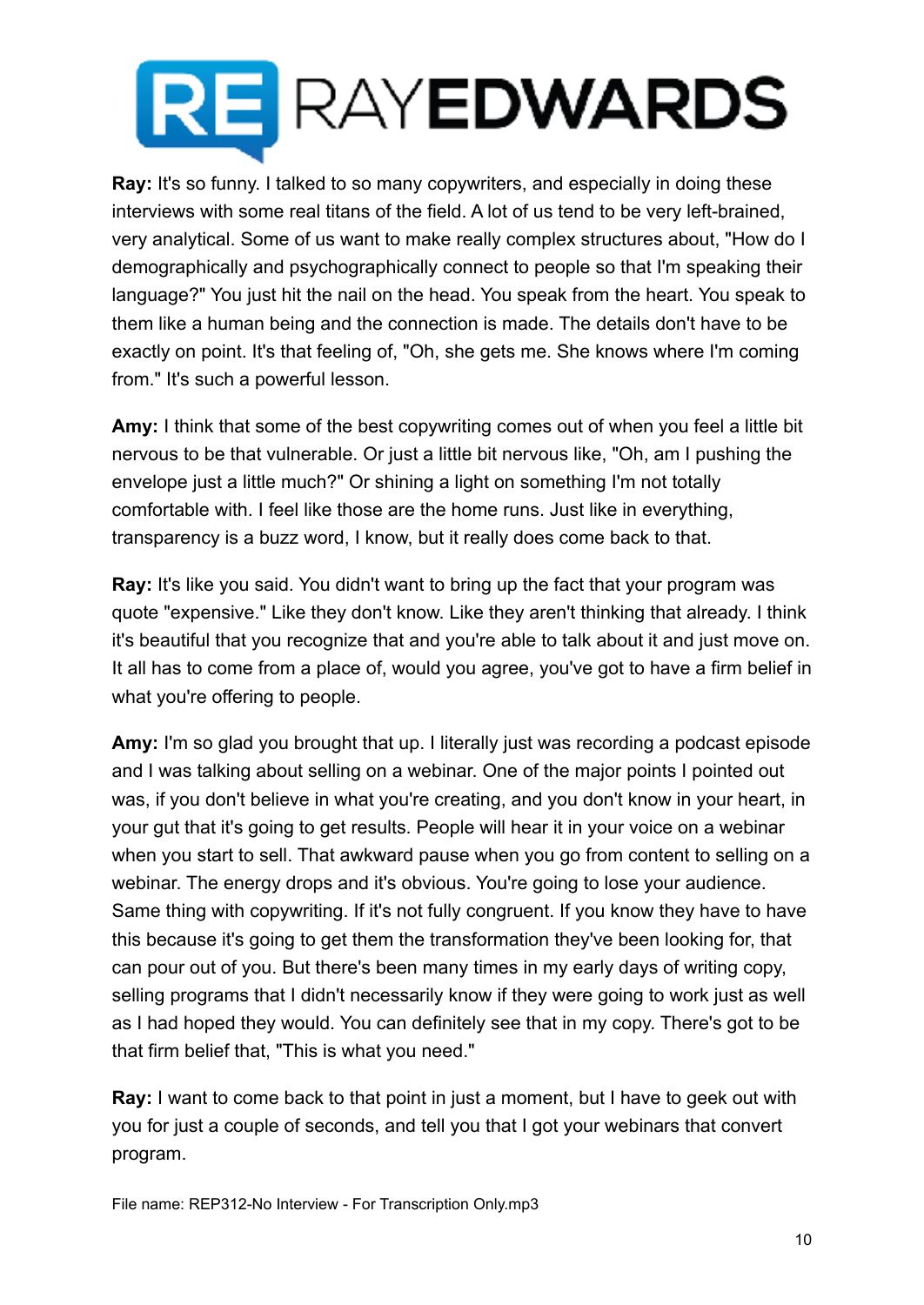

**Ray:** I stopped counting when we hit over \$2,000 selling from the first webinar.

**Amy:** Stop it!

**Ray:** I'm serious. I don't know exactly. I should've found out the exact number before I got on this interview with you, but it's been huge for us. That's a multi-media form. A very immediate, live, multi-media form of sales messaging, of copywriting, if you will. Would you agree with that?

**Amy:** 100%. There's so many aspects about what I know and what works well with copywriting that plays into my webinar. Then, really plays into the follow-up sequence in my e-mails that follow our webinars, 100%.

**Ray:** Which you do those follow up sequences so extraordinarily well. How did you pick up the thread of those and learn to build those the way that you do, that they're so effective?

**Amy:** It took some time for sure. When I finally realized with those follow up emails after our webinars, people already know about the content, the opportunity in the webinar. They already know about the program I'm selling. Now, it's time to really drill down on the feelings that they feel, about why they're maybe not perfect for the program, and maybe they're not ready for it, the price, just getting into all of the objections. I hate to keep coming back to this, but I really get down to the feelings of things. I'm a super sensitive girl. I feel everything, and I stopped fighting that probably just two years ago, and said, "I'm going to make that part of my copy. I'm going to tell them when I'm feeling insecure, or not confident about something, or scared." That comes out in all my emails following a webinar.

When you're going to embark on something new and big, you're scared. It's normal. That's a huge piece of my follow-up sequence.

**Ray:** Again, it's making that human connection-- people can feel it. I don't know what the magic is that happens, quite honestly.

**Amy:** Yes, [crosstalk] did.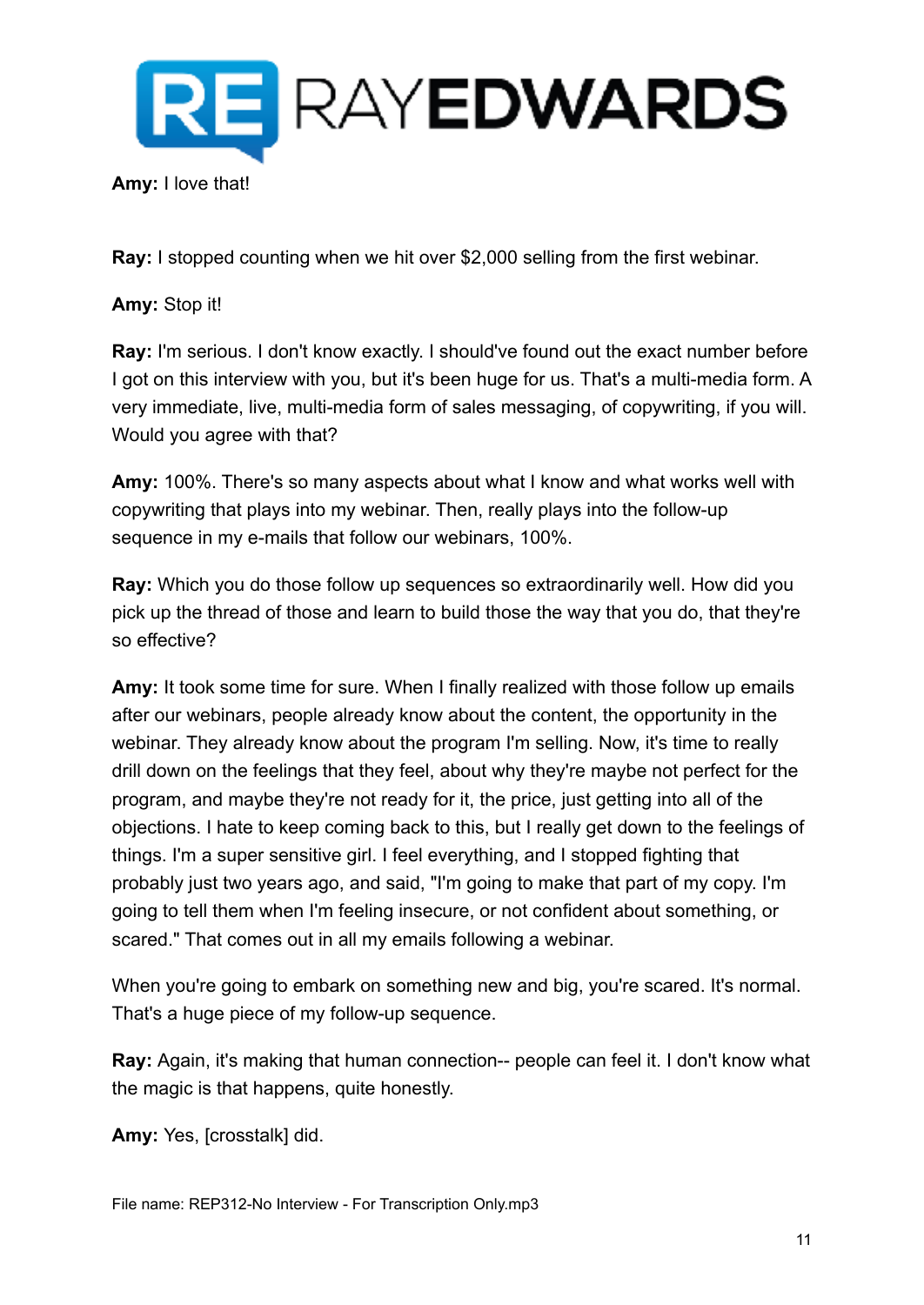**Ray:** You're writing to thousands, maybe if you're just getting started, maybe it's hundreds of people. Eventually, if you follow, like your program Amy, for webinars that convert, or creating courses, you will have thousands of people that are reading your emails. Yet, there's a magic that can make it feel as though, you're writing to a single person. I don't know if this happens to you, but I don't try to make people think this, but I get emails everyday that say, "I can't believe you sent me that email." As if I wrote it just to them.

**Amy:** Isn't that the best thing ever when you get those emails? When somebody tells me, "Amy, you know exactly what I'm thinking, and feeling." I could just come on down, I'm so excited. Yes, that's what I live for.

**Ray:** How important is would you say, copywriting to your business after you've made the sale. You've already collected the money, they've got the product. Is copywriting still important in the process for you?

**Amy:** So important. A huge piece of my copywriting in terms of my business, is what I call the new member on boarding sequence. We spend just as much time writing the communication for a new customer, as we do to acquire that customer. For instance, for my webinars course, there's 10 emails that are going to go out over a course of, let's say, two months, where we are guiding our students to get to the finish line. Because, if you sell online courses, one of the biggest challenges is that people don't finish your course. We spend a lot of time on making it fun, and entertaining, and inspiring, that whole follow-up sequence.

What's so cool about that, is I've seen a dramatic decline in refunds, and a dramatic increase in the testimonials we get, because we're getting people to the finish line. It definitely doesn't stop just when they buy.

**Ray:** Again, this is the case where I laugh sometimes because people will say to me, "Well, I don't want to send them a bunch of emails after they've spent a lot of money with me, because I don't want to remind them."

**Amy:** No. Okay, I say, "Oh no", but I've probably been there in the early days like, "Okay, don't bother them." Now that they paid the money, let's not bother them. But, when you start to believe in your products more, and you ultimately care about them getting the results more than anything, and this take some time. When you're new,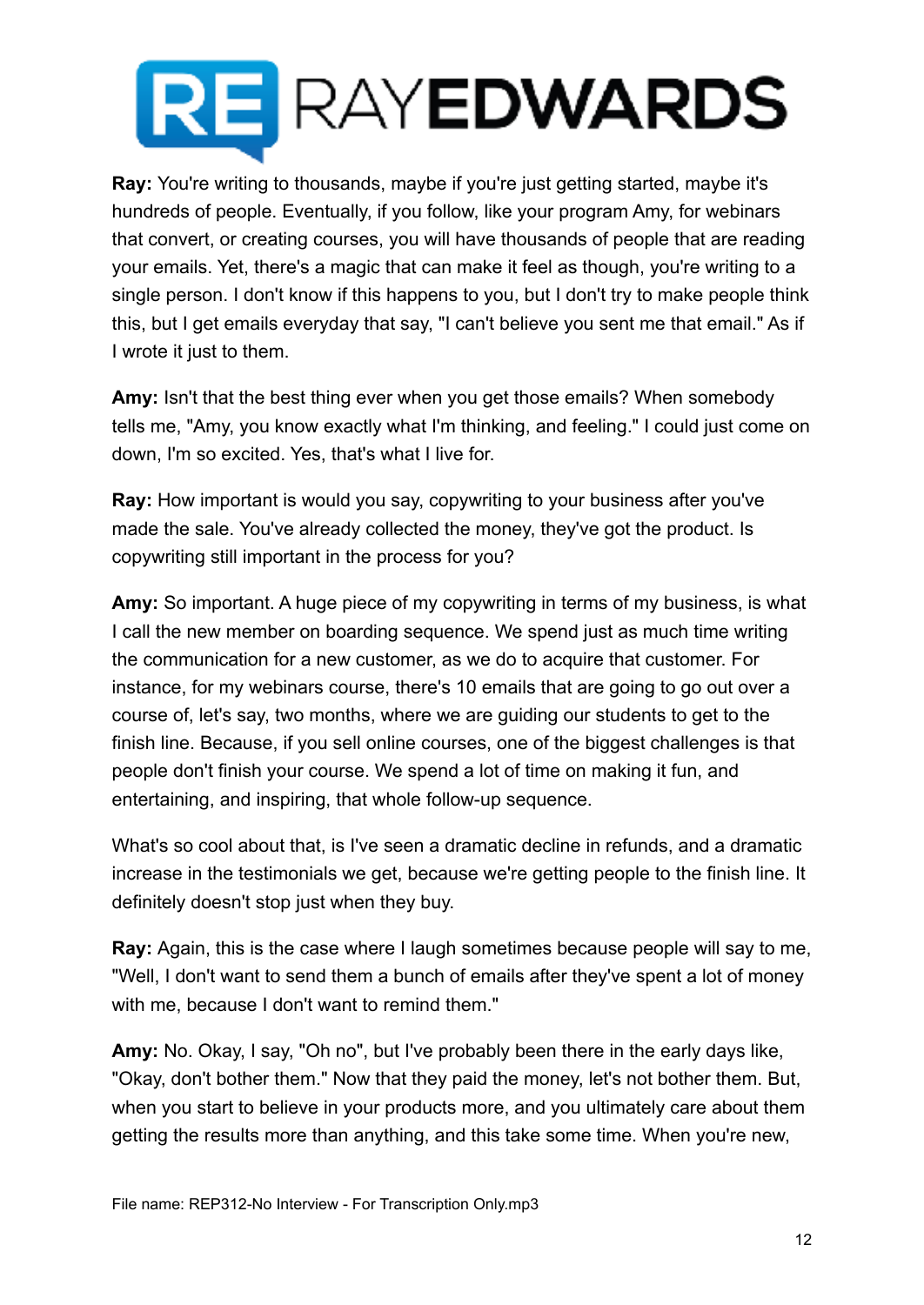you don't have that confidence, but you eventually get to the point that you really care what happens after the sale.

**Ray:** Now, you wrote all your own copy for so long, and I know that you're very particular about how business is done in your company. How tough was it to start turning the copy over to a copywriter, and how did that happen?

**Amy:** So tough. What happened was, I was getting ready to launch, and I was really behind in getting the course done. I knew the stress of getting the course done was going to dramatically affect the messaging. I definitely am a creative type where I got to sit down and feel good about writing, the messaging, and all that stress was going to cloud what I wanted to say. I was working with a business coach, Todd Herman, and he said, "Let's see if we can find a copywriter." I thought, "Oh no." No one can say it like I say it.

I think this is a limited belief many of us have, but I also think that everybody in business should be able to write their own copy before they get a copywriter. That's really important to me. I find pride in the fact that I can speak to my audience in a way that really resonates with them. Because I had honed that skill to a certain extent, I thought, "Okay, let's just see what happens." Todd got me in touch with a guy named Rhy, Rhy Shorts, and I fell in love with him. I just really loved his personality and his style more than anything, and I thought, "Oh, let's give this a shot". We work really closely together, he is probably so sick of my videos where it's my audio and then I'm looking at his text giving them tons of feedback, but I have to be involved in it. I could never just let it go to somebody else.

**Ray:** Right. Because if you did that, you would be totally outsourcing your voice and I feel like that's probably a mistake?

**Amy:** I really do. If I were to give anybody advice about their business, I always say, "You have to become a student of copywriting." I say that to all my students and I often say, "You got to check out Ray Edwards." Just for the record, you are always at the top of my list. Then, I always say before you ever hire a copywriter, learn the skill yourself. Hiring a copywriter is really pricey so to have this, I just know if one day Rhy is like, "I don't want to work with you, Amy." I could pick it up and dive back in and that's important to me. I think every one of us as an entrepreneur needs this skill.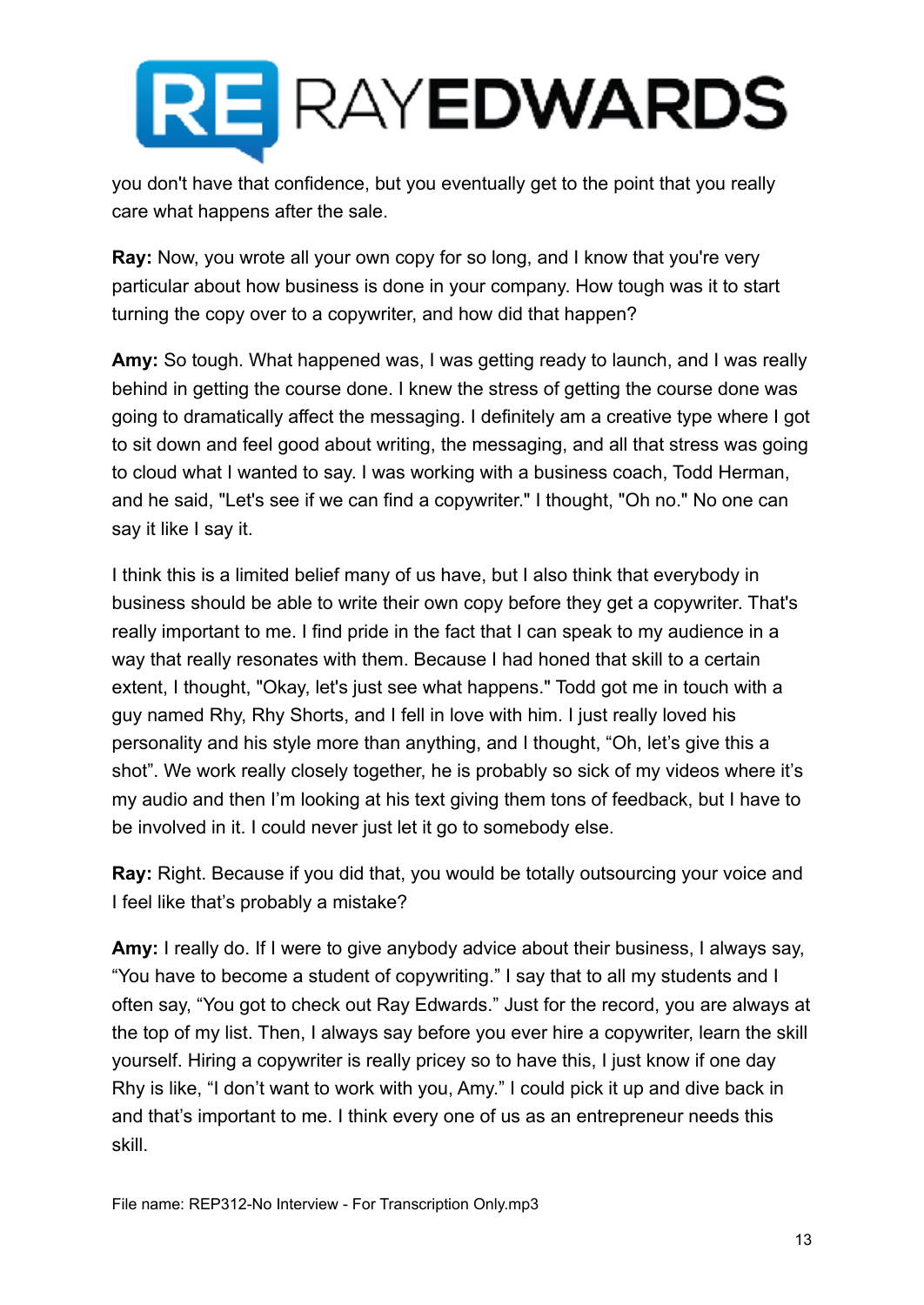**Ray:** I agree. I want to be clear that I think it's good to hire, especially if you are scaling your business up. It's good to hire a writer or writers to start picking up that task for you. I don't mean that you shouldn't do that, but you shouldn't just turn them loose and let them write without you being involved, having input, changing phrasing and making sure that it's running through your filter before it goes out to the public. First they learn your voice, then they produce your voice, then you polish it and make it truly coming from you.

**Amy:** Yes. Totally agree, 100%.

**Ray:** Would you say there are subtle ways that we haven't talked about that

copywriting comes into your business?

**Amy:** Subtle ways that it comes in. Let me think for a second. I think that it makes its way probably into everything that I do and now that I've been doing more live videos. Facebook live, insta stories, really, really important and popular right now and they are working. But I think that I am still very mindful about, let' say, the headline that I put in a Facebook live or how I talk about it before people get on there live with me. Everything I do, I'm very mindful of, who my audience is, who I'm talking to, what they need right now and what kind of message that's going to resonate with them. In everything I do, I feel like it's all copywriting sometimes. Do you ever feel like that?

**Ray:** Yes, I absolutely do. Good job fielding a question I did not really prep you for. That was what I was hoping you would say because for me it's become so engrained that I tend to think and speak in copy and my wife will even sometimes look at me across the dinner table and say, "Oh, good headline".

**Amy:** I love your wife.

**Ray:** Yes, I do too.

**Amy:** You just reminded me of something. I was on a plane coming back from Italy, I just got back from a big Italy trip with my husband and there was a movie called, oh gosh, I hope I don't get it wrong, it's Nora Ephron, *Everything Is Copy*, I think that's the title of it. I should have checked before I jumped on here. It was so good. Basically, she wrote *When Harry met Sally* and so many other great movies and her mum, when she was growing up, her mum was a screen writer and her mum would tell her, everything is copy. When bad things happened in her life, when she was rejected or when something great happened, or she was struggling, everything is File name: REP312-No Interview - For Transcription Only.mp3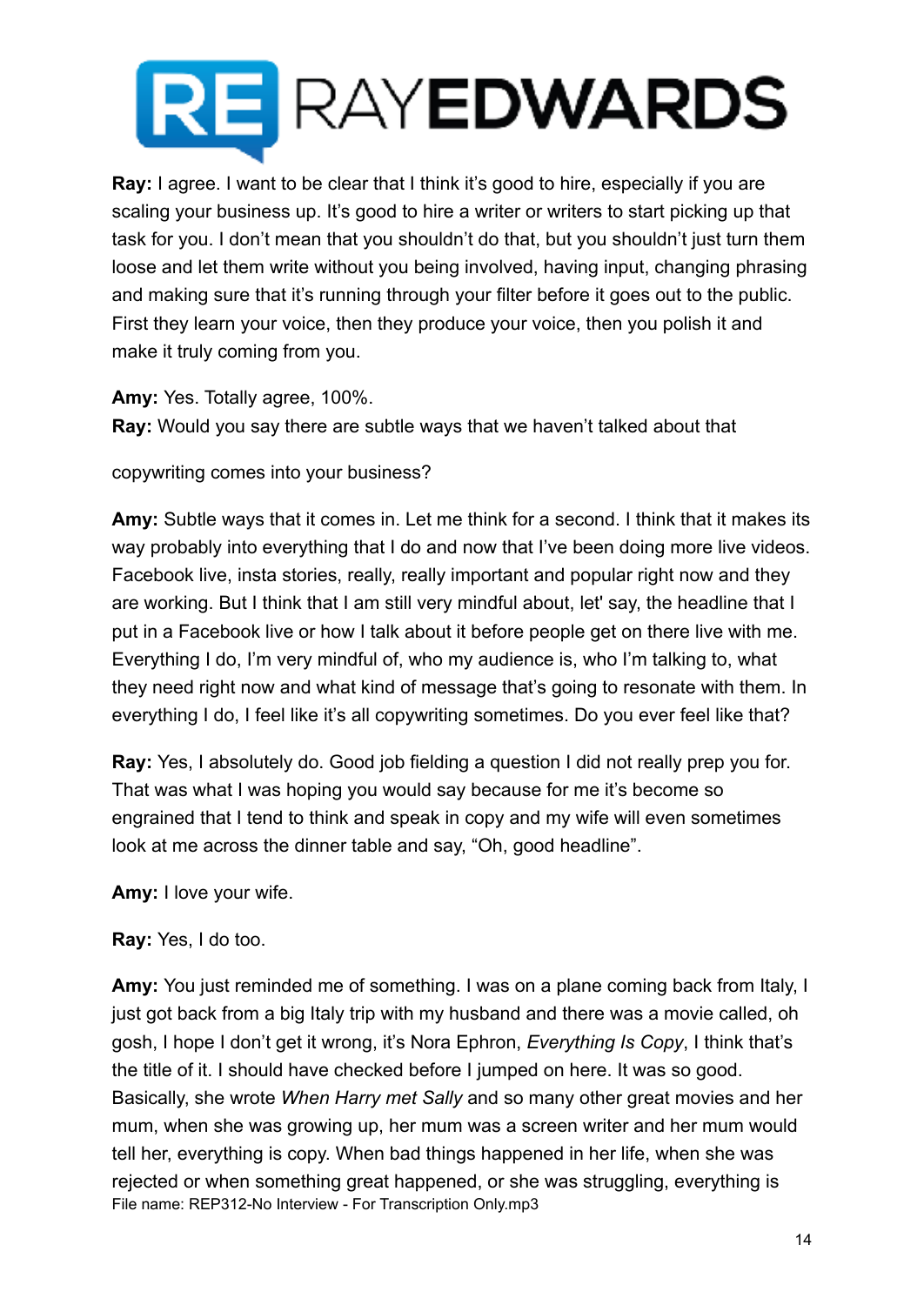

copy. What we do Ray, I feel like, everything is copy, because we could always find a way to incorporate it into how we talk to our audience.

**Ray:** True. I've got to find that movie now and see it.

**Amy:** I think you will like it.

**Ray:** The screen writers, I can't believe I didn't even know about that.

**Amy:** Yes, definitely.

**Ray:** You are one of the best copywriters that I know. That's one of the reasons--

**Amy:** I think I'm going to cry that you say that because you are such a mentor of mine. Thank you for that.

**Ray:** You're welcome. You have this authentic voice that really connects with your audience and it's what so many people strive for and have a hard time with. I believe you have kind off a nack for it. I think it comes from your heart level connection with people and I really appreciate that about you. That's why you are on this series.

**Amy:** Thank you so much. I am honored.

**Ray:** What are you excited about in your business right now that you would like people to know about?

**Amy:** I'm most excited about my webinar program. We are re-launching it again and we also promoted via auto webinars and all that good stuff. But I am most excited about my webinar program, because I think it's a really amazing way to get your message out there, show up as the expert, be the leader in your niche and teach something really amazing and then seamlessly move into selling. I think so many entrepreneurs get a little, I use the word wanky, get a little wanky when they are moving in to sell their programs, products and services. I feel like webinars allow you to do that seamlessly. We are promoting my webinar program now and we will probably promote it down the road as well. That's what I'm most excited about.

**Ray:** You didn't ask me to do this, but I'm going to give an endorsement for this because I was pretty good at webinars before I went through your program--

**Amy:** Yes, you were.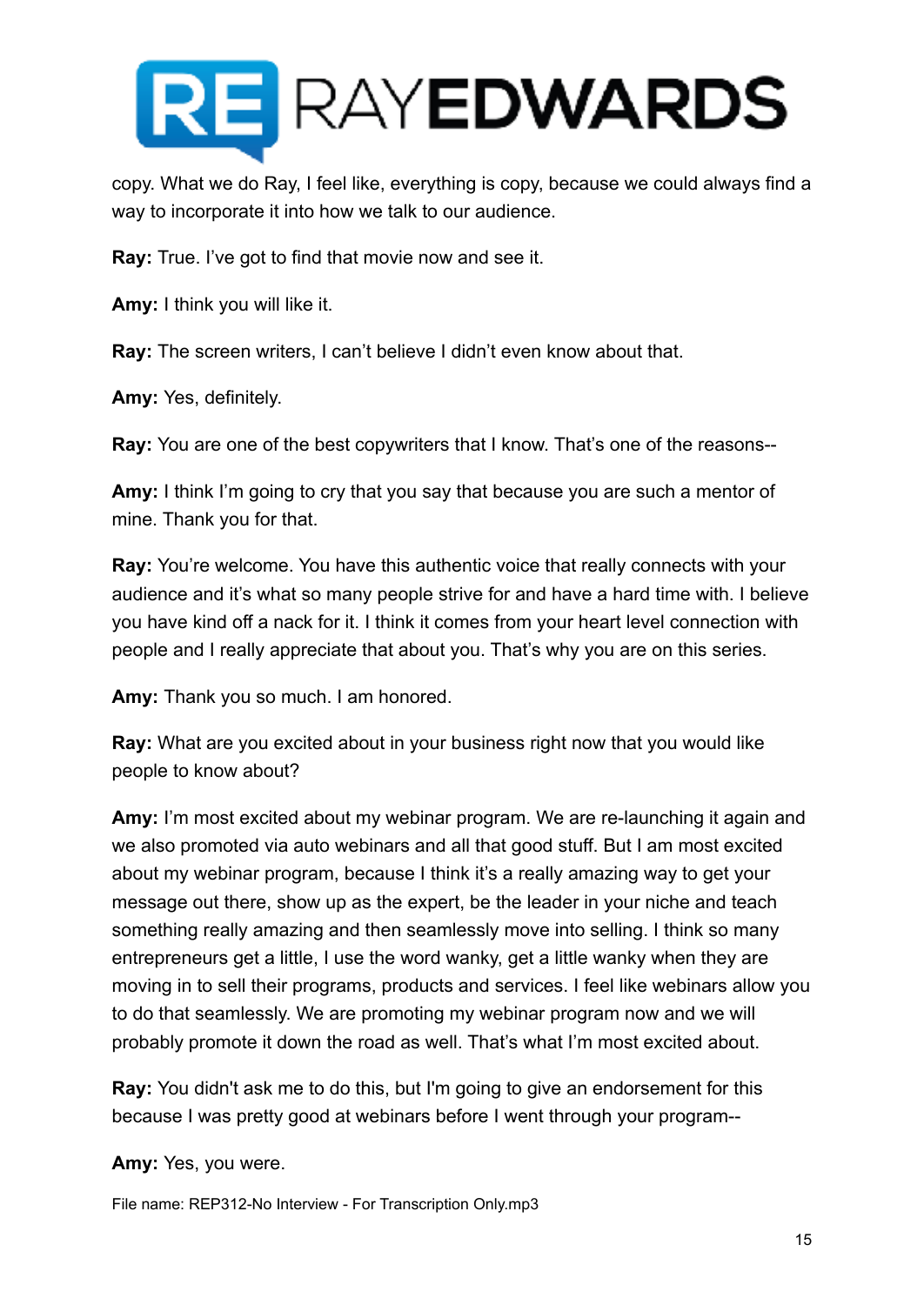**Ray:** But I really started knocking it out of the park. We did the whole three video series thing on our last two launches and it's great. I love the product launch formula approach. We'll keep on doing it. But I have to share with you, and this is not going to surprise you, our biggest conversions, our most sales, by far, came from the webinars that we did.

**Amy:** I love. It's music to my ears. I love to hear that. I'm not surprised you're hitting it out of the park with your webinars. They were already really, really amazingly designed and well done. Thanks for putting your trust in me for that.

**Ray:** Absolutely. You're a very systematic thinker. You're kind of unusual. You're very creative on one hand, and then you're also very analytical and very organized on the other hand. That is not a combination I see very often.

**Amy:** I had myself say I'm the creative type when you were interviewing me and I thought, "What? I never think I'm the creative type." But as I started talking about copy I thought, "Maybe I do have a little bit of that in me." Typically I'd say I was more the organized, systematic kind of girl.

**Ray:** Yes. I think you have both in abundance. **Amy:** Thank you.

**Ray:** Where do people come to find out what's happening with Amy and especially about your webinar program?

**Amy:** If you go to amyporterfield.com, you could find out the latest webinar and all the free content and all that good stuff. Thanks for asking.

**Ray:** Very clever.

**Amy:** [laughs]

**Ray:** amyporterfield.com. All right. I could talk with you for hours and hours but I know neither of us actually have time to do that because we have other-- we have life. We have business [crosstalk].

### **Amy:** Yes.

**Ray:** I would like to ask you, what is one of your favorite, all time, business or life

quotes that you kind of live by?